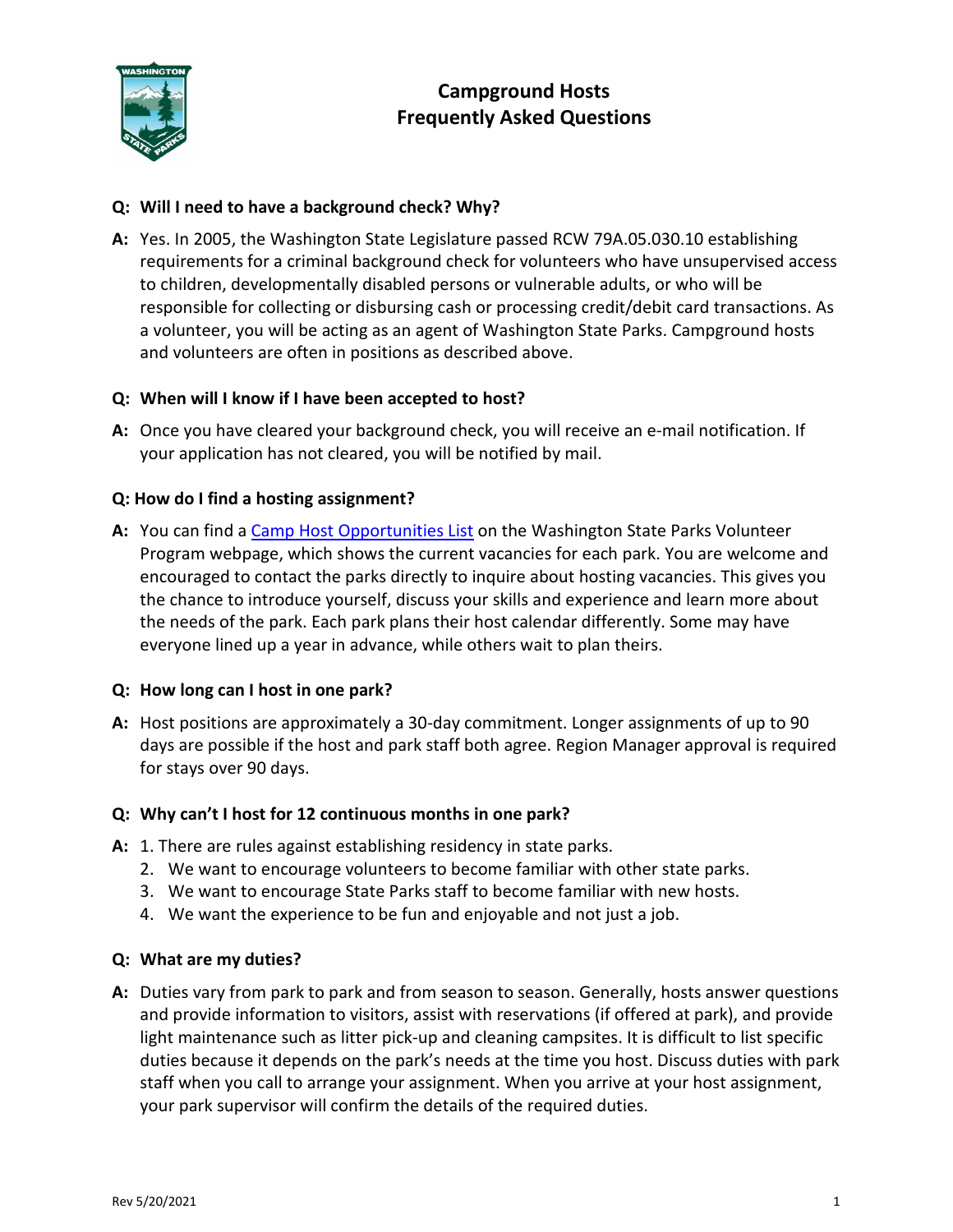## **Q: Do I have to clean toilets?**

**A:** No. Hosts do not clean restrooms. This is the responsibility of park staff. However, you may be asked to monitor the cleanliness of restrooms and stock paper products when needed.

## **Q: What will my hours be?**

**A:** This will vary from park to park. Your service commitment is to work 28 hours per week. You will not be asked to perform host work for more than 40 hours per week. You may have some maintenance duties that only last a couple of hours a day, but you will probably be available and answering questions and providing information to the public throughout the day and into the evening. Please record all of these hours on your timesheet.

## **Q: Do I get to have days off?**

**A:** Yes. Days off will usually be during the week and will vary with the seasons, the number of hosts assigned at the park and staff's days off. Staff will try to arrange your schedule whenever possible for you to take two days off in a row. Your personal time is important, and staff encourages you to take a real break and leave the park to visit the local sites, see a movie, or just get away and relax. Other considerations will be made to accommodate your personal schedule and any other commitments you have arranged prior to your hosting assignment.

## **Q: Do I have to fill out a timesheet?**

**A:** Yes. All volunteer hosts are required to complete and submit a timesheet at the end of each month. It is very important to report your hours because we submit our volunteer service hours to the Department of Labor and Industries (LNI) in order to pay LNI insurance on all of our volunteers. We also collect and report on volunteer service hours to the Legislature and Governor's Office, and hours are sometimes used when staff are applying for grants.

## **Q: Do volunteers get paid?**

**A:** No. Washington State Parks does not pay a stipend to volunteers.

## **Q: Will I have full hook-ups?**

**A:** Not in all parks. You will be provided full hook-ups (water, sewer, electricity) whenever possible. However, there are a few parks where sewer is not possible at this time. Water and electricity are available at all host sites, but you may have to travel to a dump station in or near the park to clean holding tanks. A few parks have telephone and cable or satellite TV hook-ups. You can ask park staff when you call to schedule your assignment.

## **Q: Is there a recruitment time?**

**A:** We recruit year-round for hosts and volunteers. Please let us know if you move or change your telephone number so we can keep in touch with you.